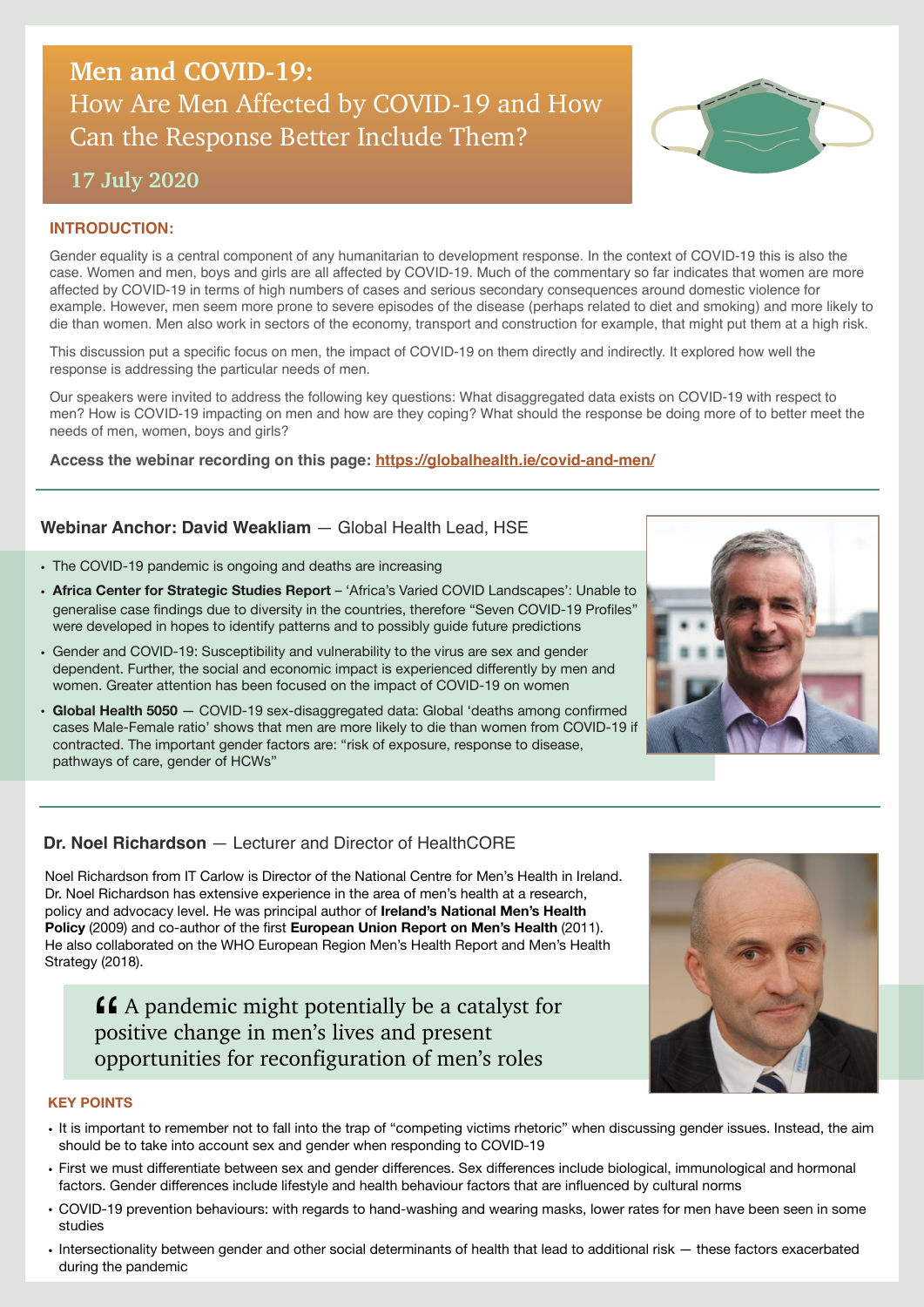# **Prof Maria Lohan**— Chair in Social Sciences and Health, QUB

Professor Maria Lohan is Chair in Social Sciences and Health, School of Nursing & Midwifery and Theme Lead for Maternal and Child Health at **Queen's University Belfast**. Professor Lohan's research team is dedicated to better understanding **inequalities in health** in society, especially in relation to **improving men's sexual health** and **involvement in reproduction & parenting**.

#### **KEY POINTS**

- The UK government requested insight into the lower levels of adherence to public health guidelines displayed by men
- Lohan's team first sought to confirm the problem through reviewing literature and discovered heterogeneous findings: some gender differences in social distancing, and reasonably strong evidence for men demonstrating low adherence to both hand-washing and isolation
- The focus then shifted to behaviour change, and a workshop with experts on men's health was held — see 'Generalisable Strategies Developed' below
- Infrastructure is an important enabler, for example, mandatory face masks lead to higher adherence for men. Professor Lohan highlighted the next step towards developing legislation, especially efforts necessary to protect high-risk occupations

# **Generalisable Strategies Developed:**

- 1. Show men positively doing the right thing in the company of other men and others
- 2. Make the adherence visible in terms of media messaging through photographs of men adhering
- 3. Make adherence desirable
- 4. Use the science

# **Dr. Gary Barker**— President and CEO, Promundo-US

**Promundo** is an NGO which started in Brazil and now has five offices. It works internationally to engage men and boys in gender equality and carry out research on masculinities. Dr. Gary Barker is co-founder of **MenCare**, a global campaign to promote men's involvement as equitable caregivers. He leads the International **Men and Gender Equality Survey**, a study of men's attitudes and behaviours related to violence, health, and fatherhood, carried out in nearly 50 countries.

> $\blacksquare$  <br> Change the notion that it's men's fault that they don't come, to how can we adjust the they don't come, to how can we adjust the healthcare system to get them to come



#### **KEY POINTS**

- Efforts to engage men have demonstrated limited success when utilising single messaging approaches instead of relational models which incorporate other influential individuals
- The 'Fatherhood and Couple Training Model' in Rwanda aims to aid in couple communication as well as maternal, child and men's health information delivery. This programme evaluated by a randomised controlled trial design notably found a 40% decrease in partner violence. Overall, it was observed that "men's behaviours changed to the degree that they felt responsible for and connected to others" and that a "collective sense of care" was necessary to overcome negative peer influence
- In Brazil, Dr. Barker worked in tandem with the healthcare system to develop an opt-out 'Prenatal Health Protocol for Engaging Men' as this is the principal primary care setting to find men attending. Men are encouraged to attend the prenatal visit, leading to a general health exam. This program seeks to alter the idea that men are at fault for not choosing to engage, and instead focus on transforming the health care system to better facilitate engagement
- 'The Man Box Survey' found associations between destructive behaviours and valuing harmful masculinity norms. Dr. Barker notes how men also form an identity around masculine norms and something must be offered in its place in order to shift away from these values
- 'The MenCare Campaign' is compiling tales of "men doing the right thing" in the context of caregiving